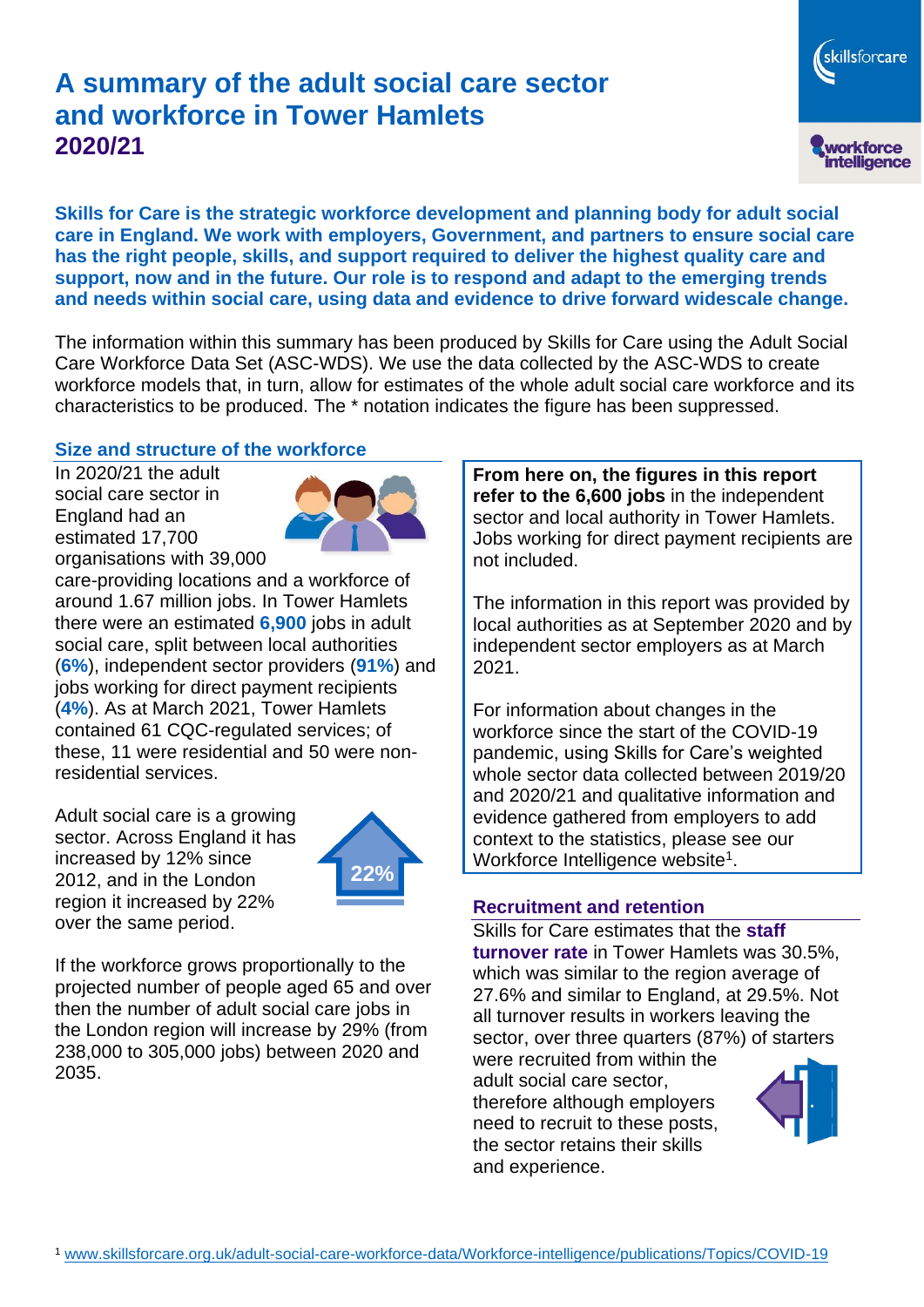Adult social care has an experienced 'core' of workers. Workers in Tower Hamlets had on average **8.0 years of experience in the sector** and 89% of the workforce had been working in the sector for at least three years.

Using both workforce intelligence evidence and our links with employers and stakeholders across England, we know that recruitment and retention is one of the largest issues faced by employers. We have many resources and tools available to help, for example the 'Values-based recruitment and retention toolkit'<sup>2</sup> and 'Seeing potential: widen your talent pool'. <sup>3</sup> For more information please visit: [www.skillsforcare.org.uk/recruitment-retention](http://www.skillsforcare.org.uk/recruitment-retention)

### **Employment information**

We estimate Tower Hamlets had **6,600** adult social care jobs employed in the local authority and independent sectors. These included 475 managerial roles, 225 regulated professionals, 5,400 direct care (including 4,700 care workers), and 500 othernon-care proving roles.

The average number of **sickness days** taken in the last year in Tower Hamlets was 5.2, (8.5 in London and 9.5 across England). With an estimated directly employed workforce of 6,100, this would mean employers in Tower Hamlets lost approximately **32,000 days to sickness in 2020/21**. In England levels of staff sickness have nearly doubled over the course of the pandemic between 2019/20 and 2020/21, in total around 6 million extra days were lost to sickness than in the year before.

Around half (56%) of the workforce in Tower Hamlets were on zero-hours contracts. Over one third (38%) of the workforce usually worked full-time hours and 62% were parttime.

# **Chart 1. Proportion of workers on zero hours contracts by area**

| England              | 125% |      |     |
|----------------------|------|------|-----|
| London               |      | '42% |     |
| <b>Tower Hamlets</b> |      |      | 56% |

## **Workforce demographics**

The majority (77%) of the workforce in Tower Hamlets were female, and the average age was 45.6 years old. Workers aged



24 and under made up 4% of the workforce and workers aged over 55 represented 25%. Given this age profile approximately 1,700 people will be reaching retirement age in the next 10 years.

Nationality varied by region, in England 83% of the workforce identified as British, while in the London region this was 63%. An estimated 68% of the workforce in Tower Hamlets identified as British, 15% identified as of an EU nationality and 17% a non-EU nationality, therefore there was a similar reliance on EU and non-EU workers.

### **Pay**



Table 1 shows the full-time equivalent annual or hourly pay rate of selected job roles in Tower Hamlets (area), London (region) and England. All figures

represent the independent sector as at March 2021, except social workers which represent the local authority sector as at September 2020. At the time of analysis, the National Living Wage was £8.72.

#### **Table 1. Average pay rate of selected job roles by area**

|                                 | <b>England</b> | Region  | Area    |  |  |
|---------------------------------|----------------|---------|---------|--|--|
| Full-time equivalent annual pay |                |         |         |  |  |
| Social Worker <sup>t</sup>      | £37,100        | £44,500 | £48,000 |  |  |
| Registered nurse                | £33,600        | £34,700 | £35,300 |  |  |
| Hourly pay                      |                |         |         |  |  |
| <b>National Living</b><br>Wage  | £8.72          | £8.72   | £8.72   |  |  |
| Senior care worker              | £10.00         | £10.43  | £10.65  |  |  |
| Care worker                     | £9.29          | £9.70   | £10.07  |  |  |
| Support and<br>outreach         | £9.53          | £10.19  | £10.55  |  |  |

†Local authority social workers only.

Please note that pay varies by sector, with local authority pay generally being higher than independent sector pay.

[www.skillsforcare.org.uk/vba](http://www.skillsforcare.org.uk/vba)